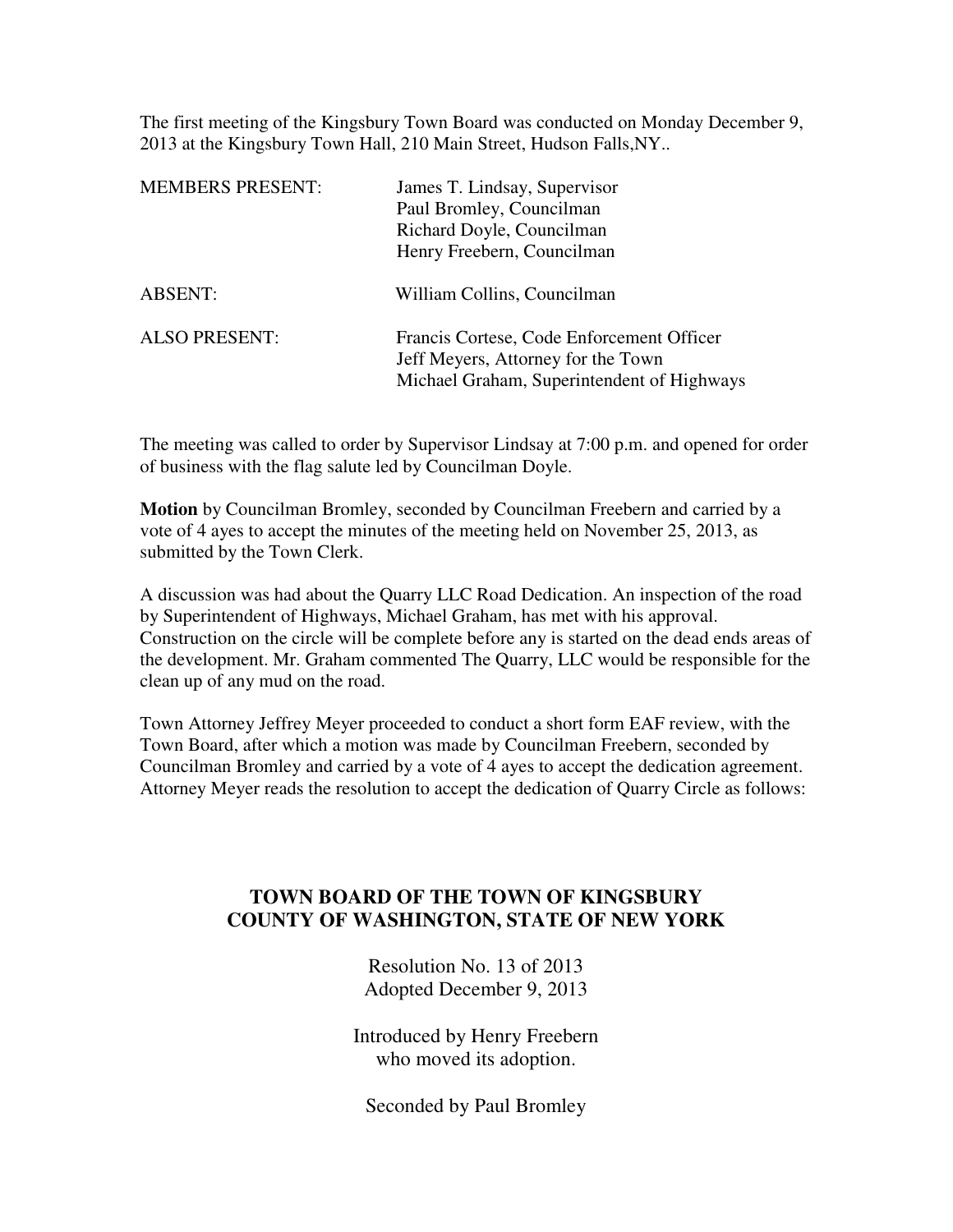## **RESOLUTION ACCEPTING DEDICATION OF NEW TOWN HIGHWAY QUARRY CIRCLE FROM THE QUARY, LLC**

**WHEREAS**, The Quarry, LLC, a New York Limited Liability Company with its principal place of business at 116 Oak Street, Village of Hudson Falls, Washington County, New York, has offered to dedicate a certain road named Quarry Circle in the Town of Kingsbury (hereinafter the "Town") to the Town for the use and enjoyment of the public and the residents of the Town as a town highway, which parcel is described in a deed, a copy of which is attached hereto; and

**WHEREAS**, the Town Superintendent of Highway and Water has inspected said road and the utilities contained thereunder and has recommended the acceptance thereof; and

**WHEREAS**, the road is not yet completed, and The Quarry, LLC has proposed a Letter of Credit in the sum of \$37,700 to cover the cost of completing the road and related improvements, and the Town Highway Superintendent has confirmed that said sum will reasonably cover the costs of said improvements; and

**WHEREAS**, the due to the issues presented when the infrastructure was originally installed The Quarry, LLC and William L. Nikas, individually, has agreed to personally guaranty that it is and will remain free from defects for no less than two years; and

**WHEREAS**, the estimate and deposit provided by The Quarry, LLC, shall not be construed to be a limit of any and all costs to complete said road, it being the intention of the parties that The Quarry, LLC shall complete the construction of said road and improvements and after the Town Highway Superintendent verifies the completion of same, the Town will release the deposit; and

**WHEREAS**, the form of the deed and title to the road offered for dedication herein has been reviewed and approved by Town Counsel, Meyer & Fuller, PLLC; and

**WHEREAS**, the dedication of the road by The Quarry, LLC has been approved by resolution of the sole member of said LLC.

## **NOW, THEREFORE BE IT RESOLVED BY THE TOWN BOARD OF THE TOWN OF KINGSBURY THAT** the Town hereby accepts and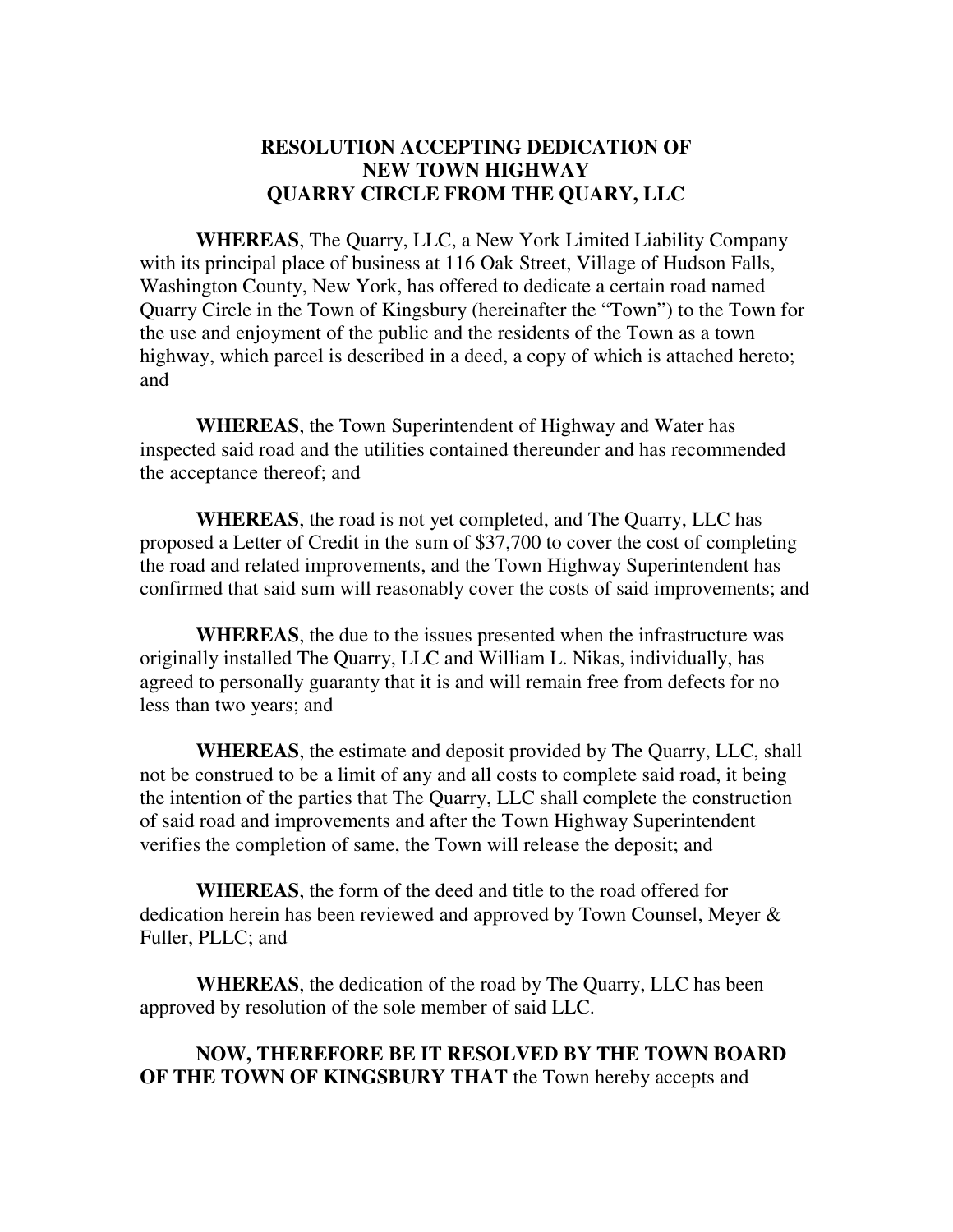approve the deed for the dedication of Quarry Circle to the public and the conveyance thereof to the Town of Kingsbury; and

**BE IT RESOLVED** that the Town Supervisor is hereby authorized and approved to execute, sign and affix the Town seal to any and all documents necessary to complete the transaction; and

**BE IT RESOLVED** that The Quarry, LLC shall enter into an agreement in a form and content acceptable to Town Counsel and shall submit a Letter of Credit the sum of \$37,700 prior to the execution of the deed and related documents by the Town Supervisor; and

**BE IT RESOLVED** that The Quarry, LLC and William L. Nikas, Individually, shall enter into an agreement in a form and content acceptable to Town Counsel for the ongoing maintenance and the personal guaranty that the infrastructure will be free of defects for no less than two years; and

**BE IT RESOLVED** that upon the execution of all documents, The Quarry, LLC is authorized and directed to record the deed in the Washington County Clerk's office, with a copy of any and all documentation to be provided to the Town Clerk; and

**BE IT RESOLVED** that the Town Clerk is directed to add the road to the official inventory of Town Highways as follows:

> Name of Road/Highway: Quarry Circle Location: Off Dean Road, Town of Kingsbury Description: As per attached deed

and be it

**FURTHER RESOLVED** that this resolution shall take effect immediately.

PRESENT: James Lindsay, Supervisor Paul R. Bromley, Councilman Henry C. Freebern, Councilman Richard Doyle, Councilman

 $AYES: 4$ NAYES: 0 ABSENT: 1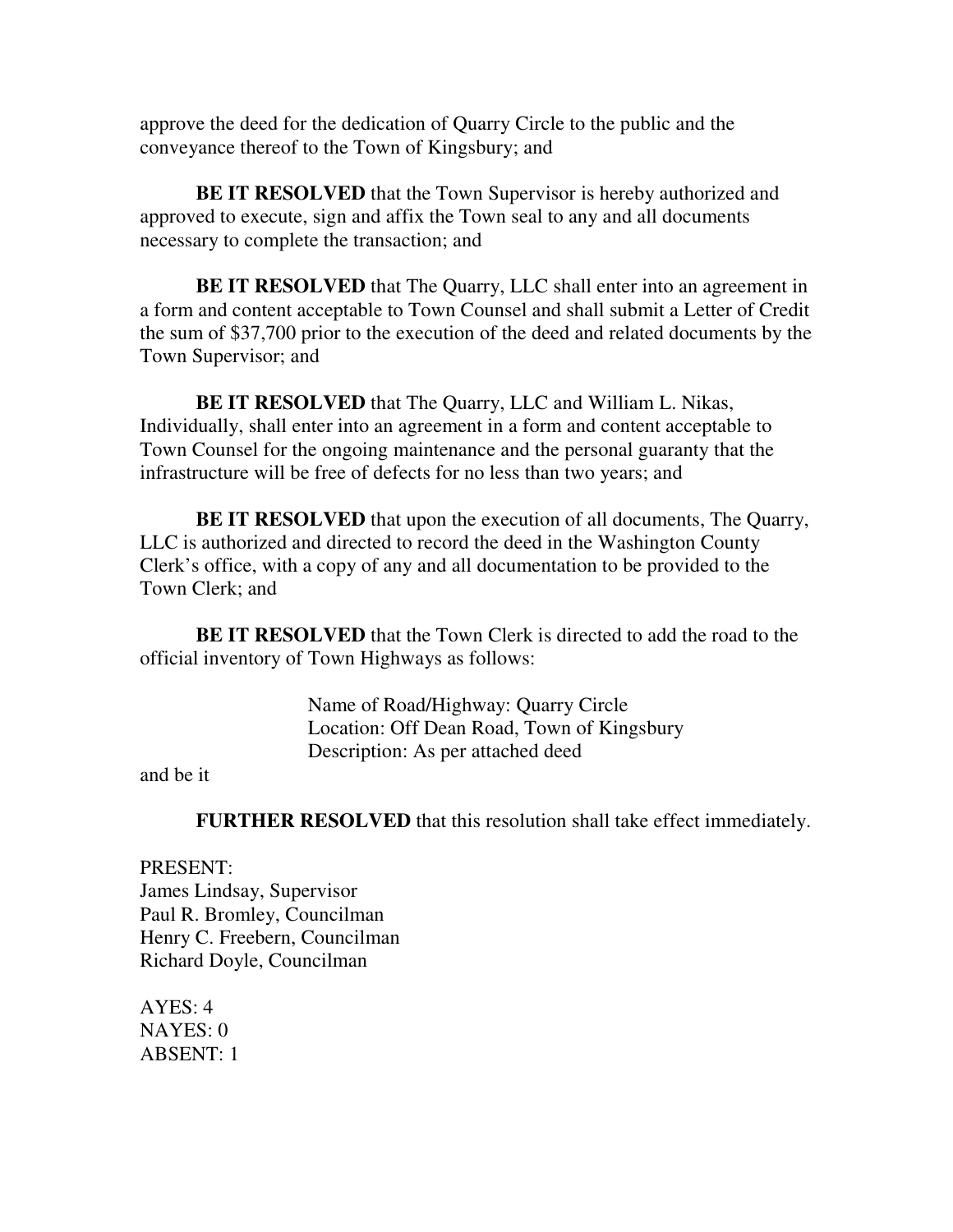{Seal}

Cynthia A. Bardin, Town Clerk Town of Kingsbury

\_\_\_\_\_\_\_\_\_\_\_\_\_\_\_\_\_\_\_\_\_\_\_\_\_\_\_\_

 A **motion** was made by Councilman Freebern, seconded by Councilman Bromley, carried by a vote of 4 ayes to accept the resolution dedicating the new town highway.

Town Comptroller, Mary Ordway had submitted a budget transfer request for December 9, 2013.

|     | FROM: Comptroller Equip.         | 1.1315.2 | 55.00     |
|-----|----------------------------------|----------|-----------|
| TO: | Comptroller Contr.               | 1.1315.4 | 55.00     |
|     | FROM: Contingent Acct.           | 1.1990.4 | 6,160.00  |
| TO: | <b>Buildings Contr.</b>          | 1.1620.4 | 3,000.00  |
|     | Central Communic. Contr.         | 1.1650.4 | 1,000.00  |
|     | Central Print, Mail, Copy        | 1.1670.4 | 2,000.00  |
|     | Cemeteries P.S.                  | 1.8810.1 | 160.00    |
|     | FROM: Water Equ. & Cap Outlay    | 7.8397.4 | 4,700.00  |
|     | Water Admin. P.S.                | 7.8310.1 | 2,475.00  |
|     | Source of Supply                 | 7.8320.4 | 7,000.00  |
| TO: | <b>Water Purification Contr.</b> | 7.8330.4 | 14,175.00 |
|     |                                  |          |           |

A **motion** was made by Councilman Freebern, seconded by Councilman Doyle and carried by a vote of 4 ayes to accept the budget transfers.

The next board meeting is re-scheduled from December 23, 2013 to December 30, 2013. The organizational meeting has been scheduled for January 6, 2014 and the second meeting for January is scheduled for January 27, 2014. A **motion** was made by Councilman Freebern, seconded by Councilman Bromley and carried by 4 ayes to accept the changes in the dates in the upcoming Town Board Meetings.

Attorney Meyer presented the Town Board members with copies of policy and wording changes that he has discussed with Code Enforcement Officer Francis Cortese. The Town Board members will discuss these at the Town Board meeting scheduled in January.